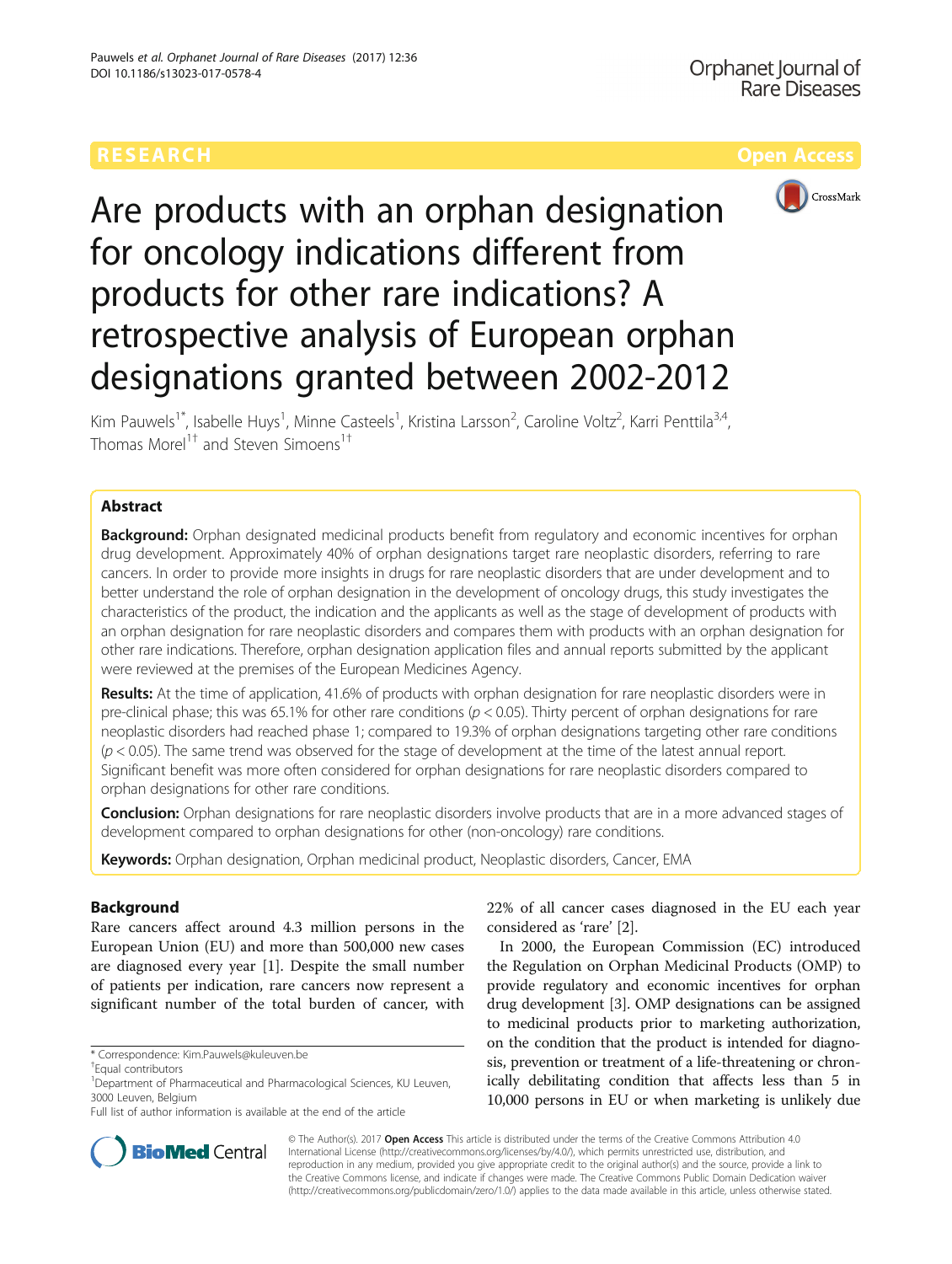to insufficient return on investment. Further, should there be no satisfactory method of diagnosis, prevention or treatment of the condition that has been authorized in Europe, or if such methods exist, that the medicinal product requesting OMP designation offers significant benefits compared to existing treatments [[3\]](#page-5-0). Many incentives have been introduced with the OMP legislation [\[3\]](#page-5-0). Medicinal products with OMP designation have access to a reduced fee for a specific scientific advice procedure, called protocol assistance. Whereby scientific advice provides a sponsor with guidance on regulatory requirements for the demonstration of quality, safety and efficacy of the drug, protocol assistance can additionally answer questions with regard to the significant benefit criterion for OMP designation. Protocol assistance is free of charge for registered Small and Medium sized Enterprises (SMEs) [[3](#page-5-0)]. Further, medicinal products with OMP designation benefit from a reduction in the regular fee for the centralized procedure for marketing authorization and are protected by a 10-year market exclusivity period from the moment that marketing authorization is granted from similar medicinal products [[3](#page-5-0)]. A single medicinal product can obtain an OMP designation for multiple conditions and an OMP designation can be granted to multiple medicinal products targeting the same oncological indication. When designated as an OMP, sponsors are obliged to provide yearly reports on progress of drug development [\[3](#page-5-0)]. By 2015, over 1500 OMP designations were granted based on a positive opinion from the Committee for Orphan Medicinal Products (COMP), over 100 OMPs received marketing authorization in Europe.

The high burden of rare cancers shows the need for accessible and effective drugs to treat these diseases. A previous study already showed a promising OMP pipeline where rare neoplastic disorders represent an important share of the indications, however, the pipeline for OMP that intent to treat cancer was not specifically investigated in this study [[4\]](#page-5-0). OMP designation seems an important track for oncology drug development since approximately 40% of all OMP designations and an equal number of authorized OMPs target rare cancers [[4, 5\]](#page-5-0). This is in contrast with the proportion of medicinal products for non-orphan conditions, where oncology products only represent 13% of the total number of drugs [[6\]](#page-5-0). In order to better understand the role of OMP designation in the development of oncology drugs, this study investigates the characteristics of the product, the indication and the applicants as well as the stage of development for OMP designations for rare cancer and compares them with OMP designations for other rare indications.

### Methods

The data for this study were collected in the context of an analysis on the orphan drug pipeline across all indications. Additional methodological details can be found elsewhere [\[4](#page-5-0)].

OMP designations fulfilling the following conditions were included in this study: OMP designation was granted between January 1st 2002 and December 31st 2012, designation was valid on June 13th 2014, no marketing authorization was granted by the EC over the study period. The Community Register of OMP for human use and Orphadata, the scientific dataset developed and managed by Orphanet, were consulted to determine the study sample. Data were collected at the premises of the European Medicine Agency (EMA) in London during November 2014.

The following variables were used for this study: year of application, designation year, designated orphan indication, Orphanet© linearization disease category, type of product (gene therapy, ingredient/substance, cell therapy product, human/animal tissue/organ, blood derived product) and type of production (e.g. biotechnology or synthetic/extractive chemistry), applicant categorization (academia/public body, physical persons, consulting, small pharma, medium pharma, large pharma or SME), prevalence of the indication, use of significant benefit criterion by EMA at the time of application, status of drug development at time of application and at the time of the latest annual report.

Applicants were categorized based on Amadeus database [[4\]](#page-5-0). Academia/public bodies, consulting and physical persons were identified by website search. The Amadeus© (Bureau van Dijk) database of financial and business information was consulted to categorize private sponsors based on annual operating revenue. Sponsors with an annual operating revenue above  $\epsilon$ 25 billion were assigned to the group of very large pharmaceutical companies. If the annual operating revenue was between  $\epsilon$ 24 billion and €6 billion, the sponsor was categorized as being "large". Less than €5 billion revenue was allocated to "intermediate sized companies" and less than €50 million was allocated in "small or medium-sized enterprise" (SME). SME's are defined by the EC based on turnover and staff headcount, however, in this study, staff headcount was not considered for the categorization.

The prevalence of the indication was retrieved from the application file submitted by the applicant to EMA and segmented in three categories i.e. high prevalence (>3/10,000), medium prevalence (1–3/10,000) and low prevalence (<1/10,000).

When designated as an OMP, sponsors are obliged to provide yearly reports on progress of drug development. While the status of drug development at the time of OMP designation can contribute to understanding the role of OMP designation for rare neoplastic disorders, the stage of development in the annual report allows insights in the OMP pipeline for rare neoplastic disorders,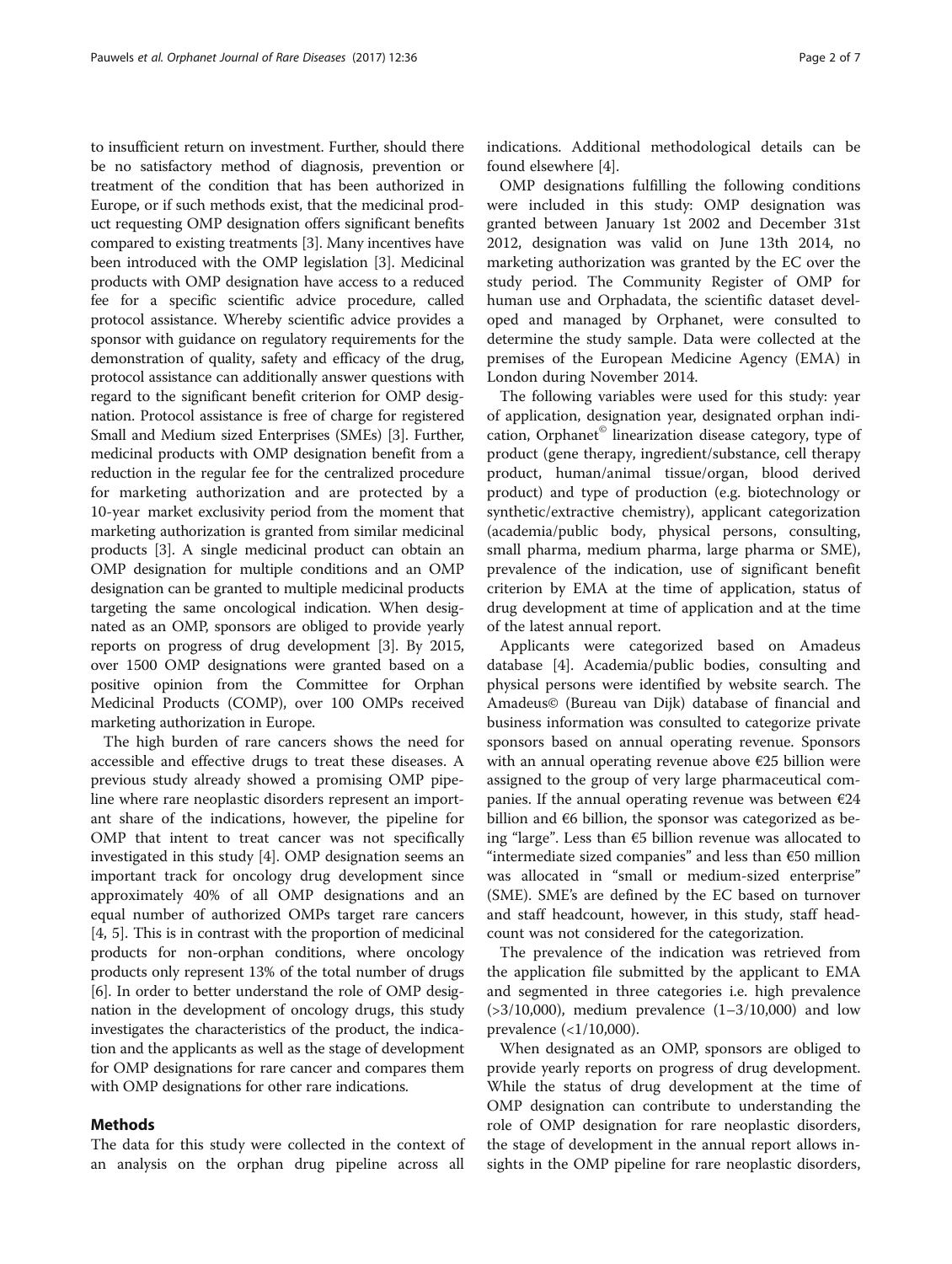complementary to a previous study on OMP pipeline in general [[4](#page-5-0)]. In case data about the state of drug development could not be retrieved from the most recent annual report, the report that was provided during the previous reporting period was used. Missing data were reported if appropriate data were not available in the most recent and previous reports. Status of drug development was classified in pre-clinical research, phase 0, phase I, phase II and phase III and compassionate use (CU) studies. Annual reports are specific to each designation. As a consequence, when one active substance is the subject of several designations, a separate report was prepared for each designation.

OMP designations were categorized in a group for rare cancers, further referred as rare neoplastic disorders and a group for other rare conditions, based on Orphanet<sup>®</sup> linearization disease category. The proportion of designations that belong to a certain category of product type, applicant category, prevalence category, consideration of significant benefit criterion and stage of development reported in the application file and the latest annual report were compared between designations for rare neoplastic disorders versus designations for other rare conditions using Chi<sup>2</sup> test. A 0.05 confidence level was considered. Analysis was performed in IBM Statistics SPSS 23.

#### Results

Information on 730 designations was collected. Of these designations, 269 (36.8%) involved rare neoplastic disorders and 461 (63%) involved other rare conditions. The number of conditions for which positive opinion on for rare neoplastic disorders in 2012. There was no significant difference in product type between products that obtained OMP designation for rare neoplastic disorders and products that obtained a designation for other rare conditions (Table [1\)](#page-3-0). More than half of the designations for rare neoplastic disorders was applied for by SME's. Although SME's also compose the majority of applicants for other rare conditions, their involvement was significantly lower compared to in rare neoplastic disorders (Table [1](#page-3-0)). On the other hand, designations for rare neoplastic disorders were never applied by academia or public bodies and only in singly cases applied for by physical persons. Although the number of applications from this group for other rare conditions was still small, the difference with rare neoplastic disorders was significant (Table [1\)](#page-3-0).

disorders, only 31% of OMP designations were granted

Almost 70% of rare neoplastic disorders had a prevalence of one to three persons in a population of 10,000. This was significantly different from the indication of other rare conditions as in this group, almost half of the designations involved an indication that occurred less than 1 time in 10,000 persons (Table [1](#page-3-0)).

While the significant benefit criterion was considered in 75% of OMP designations granted for rare neoplastic

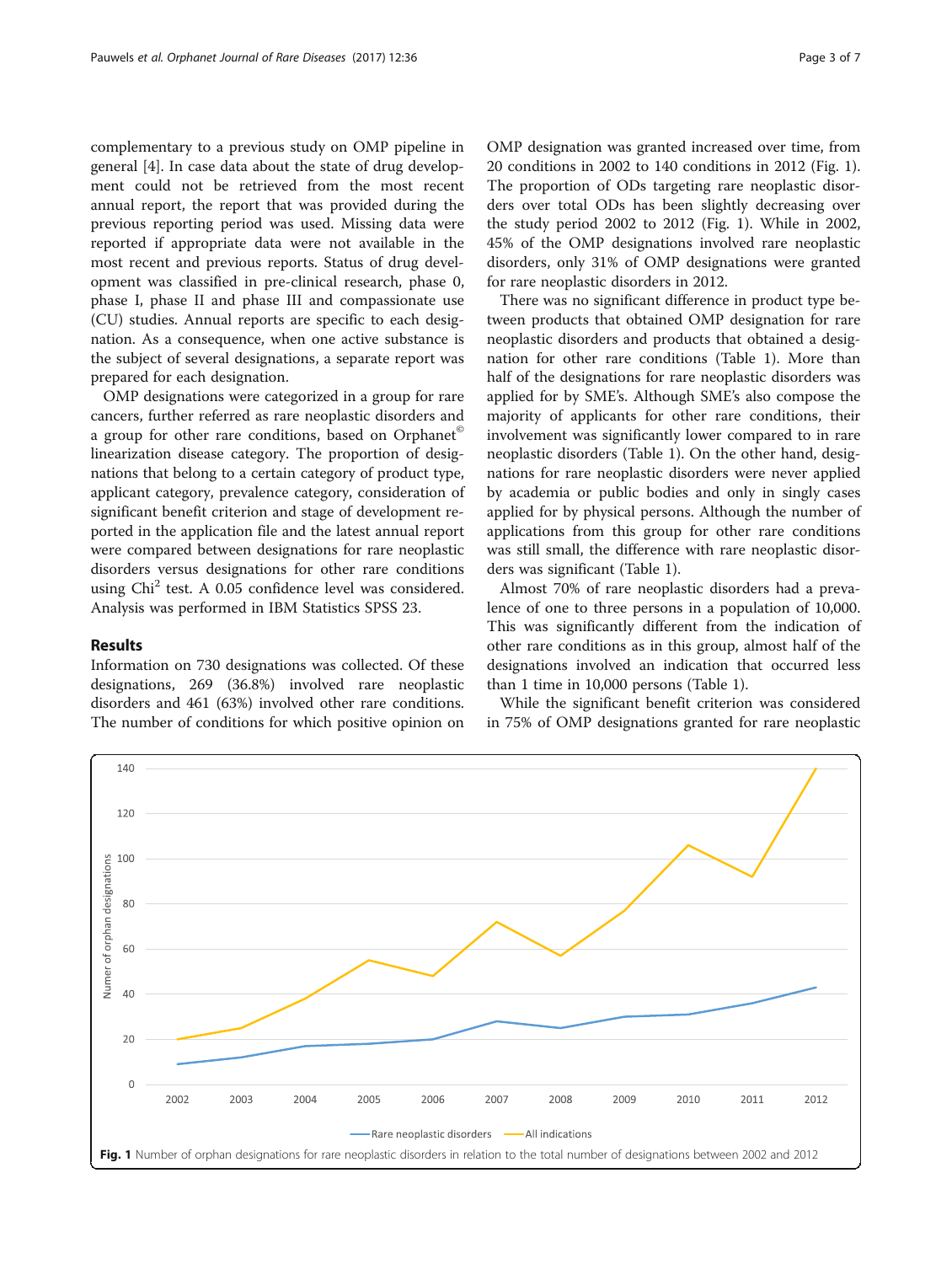<span id="page-3-0"></span>Table 1 Comparison product type, applicant categorization, prevalence segmentation and consideration of significant benefit criterion for products that obtained OMP designations for rare neoplastic disorders and products that obtained OMP designation for other rare conditions

|                                                | Rare neoplastic<br>disorders $(N = 269)$ | Other rare<br>conditions ( $N = 461$ ) |
|------------------------------------------------|------------------------------------------|----------------------------------------|
| Product type                                   |                                          |                                        |
| Synthetic/extractive agent                     | 53.5% (144)                              | 53.8% (248)                            |
| Biotechnology                                  | 46.5% (125)                              | 46.2% (213)                            |
| Applicant categorization                       |                                          |                                        |
| Academia/Public body                           | 0% $(0)^a$                               | 4% $(20)^a$                            |
| Consulting                                     | 9% (25)                                  | 11% (52)                               |
| Physical person                                | $2\%$ (6) <sup>a</sup>                   | $6\%$ (27) <sup>a</sup>                |
| SMF                                            | 56% (150) <sup>a</sup>                   | 47% $(216)^a$                          |
| Intermediate sized company                     | 13% (35)                                 | 16% (75)                               |
| Large Pharma                                   | $13\%$ (35) <sup>a</sup>                 | 7% (31) <sup>a</sup>                   |
| Very large Pharma                              | 7% (18)                                  | 9% (40)                                |
| Prevalence segmentation                        |                                          |                                        |
| < 1/10,000                                     | 19% (51)                                 | 47.7%(220)                             |
| $1 - 3/10,000$                                 | 69.1% $(186)^{a}$                        | 41.4% (191) <sup>a</sup>               |
| > 3/10,000                                     | 11.9% $(32)^a$                           | $10.8\%$ (50) <sup>a</sup>             |
| Consideration of significant benefit criterion |                                          |                                        |
| Yes                                            | 75.1% (202) <sup>a</sup>                 | 44.3% (204) <sup>a</sup>               |

<sup>a</sup>Indicates difference at 0.05 level based on Chi<sup>2</sup> test

disorders, less than half of the designations for other rare conditions included an assessment of the significant benefit of the product (Table 1).

At the time of application for an OMP designation, the majority of products for rare neoplastic disorders already reached the clinical development stage. This is in contract to products for other rare indications were more than half of the products still remain in pre-clinical phases (Fig. [2\)](#page-4-0). At the time of the most recent annual report, only one third of products for other rare conditions is still in pre-clinical development, however, the proportion of products for rare neoplastic disorders in pre-clinical development is less than 10% (Fig. [3](#page-4-0)).

There was no significant relationship between prevalence segmentation and stage of development.

Significant differences were observed in the stage of development of the products between different categories of applicants. OMP designations for rare neoplastic disorders were more often applied for based on phase 2 studies by SME's, medium pharma, large pharma and very large pharma compared to physical persons. There was no significant difference across different applicant sizes for the proportion of OMP designations applied for based on non-clinical data, phase 1 or phase 3 studies (data not shown).

OMP designations for other rare conditions were more often applied for based on non-clinical data by large pharma compared to very large pharma. Medium pharma, SME, consulting, physical persons and academia more frequently used non-clinical data when applying OMP designation for other rare conditions, while there was no significant difference between very large pharma and large pharma (data not shown).

#### **Discussion**

This study provides insights in the pipeline for OMP for rare neoplastic disorders and the role of OMP designation in the development of oncology drugs. Previous analysis showed that the majority of OMP designations across all conditions was granted a positive opinion based on preliminary clinical data with the product in patients with the condition, with only around 30% of submissions that show medical plausibility based on in vivo data only [[4](#page-5-0), [7\]](#page-6-0). Our study showed that the proportion of products in preclinical phase was much lower for rare neoplastic disorders compared to other rare indications. An analysis on the orphan drug pipeline in general estimated that between 90 and 100 products of the sample can reach marketing authorization in the future [[4\]](#page-5-0). Based on the results of this study, however, it is still unsure whether the more advanced stage of development of OMP designation for rare neoplastic disorders are also associated with higher success rates for marketing authorization. The following section will discuss reasons that might explain the observed results.

Consideration of significant benefit for products that is intented to treat rare neoplastic disorders, suggest that alternative treatments exist more often for these diseases compared to other rare conditions. Over the last decade, technological evolutions in the field of microscopy, molecular biology and genomics led to improved understanding of the mechanisms behind cancer. In parallel with these technological evolutions, a competitive market with multiple therapeutic options per indication was established and today, the market is still evolving [\[8](#page-6-0)]. The presence of twelve centrally authorized products to treat multiple myeloma can illustrate this, and more is yet to come since multiple myeloma/plasma cell myeloma (terminology used interchangeably) is also the subject of 20 OMP designations which are still active by October 2016 [[6\]](#page-5-0).

Uncertainties about safety and efficacy will be less acceptable when alternative products are already available. In addition quality, safety and efficacy requirements of the drug, evidence for significant benefit is a requirement for OMP designation but also necessary to confirm at the time of market authorization. Incentives for development of OMP such as protocol assistance can support applicants at the moment they approach the stage of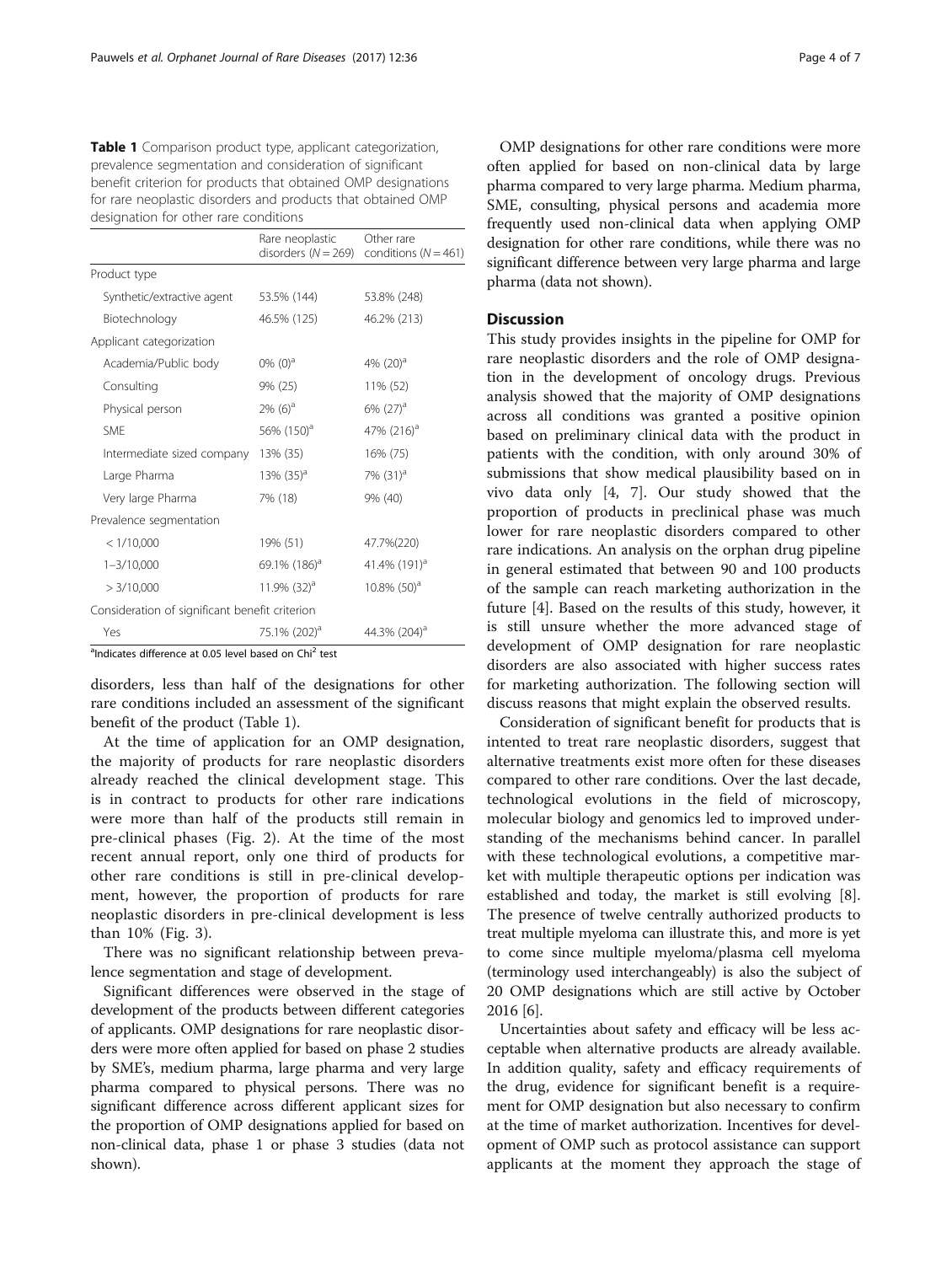<span id="page-4-0"></span>

clinical development where they need to compete with alternative treatments for which experience is already gained after marketing authorization. Protocol assistance can also aid towards generation of appropriate data to substantiate marketing authorization later on.

Registered SME obtain free protocol assistance upon OMP designation. Our study showed a significant difference in the proportion of SME sponsoring OMP designated products, but categorization of companies is based

on Amadeus database, different from criteria applied by the European Commission. Although some differences in company size were observed between sponsors of OMP designations for rare neoplastic disorders versus other conditions, there was no general trend towards larger companies in the group of rare neoplastic disorders. Our results indicate that for rare neoplastic disorders, clinical data are achievable even for smaller sized companies as phase II clinical data for rare neoplastic disorders

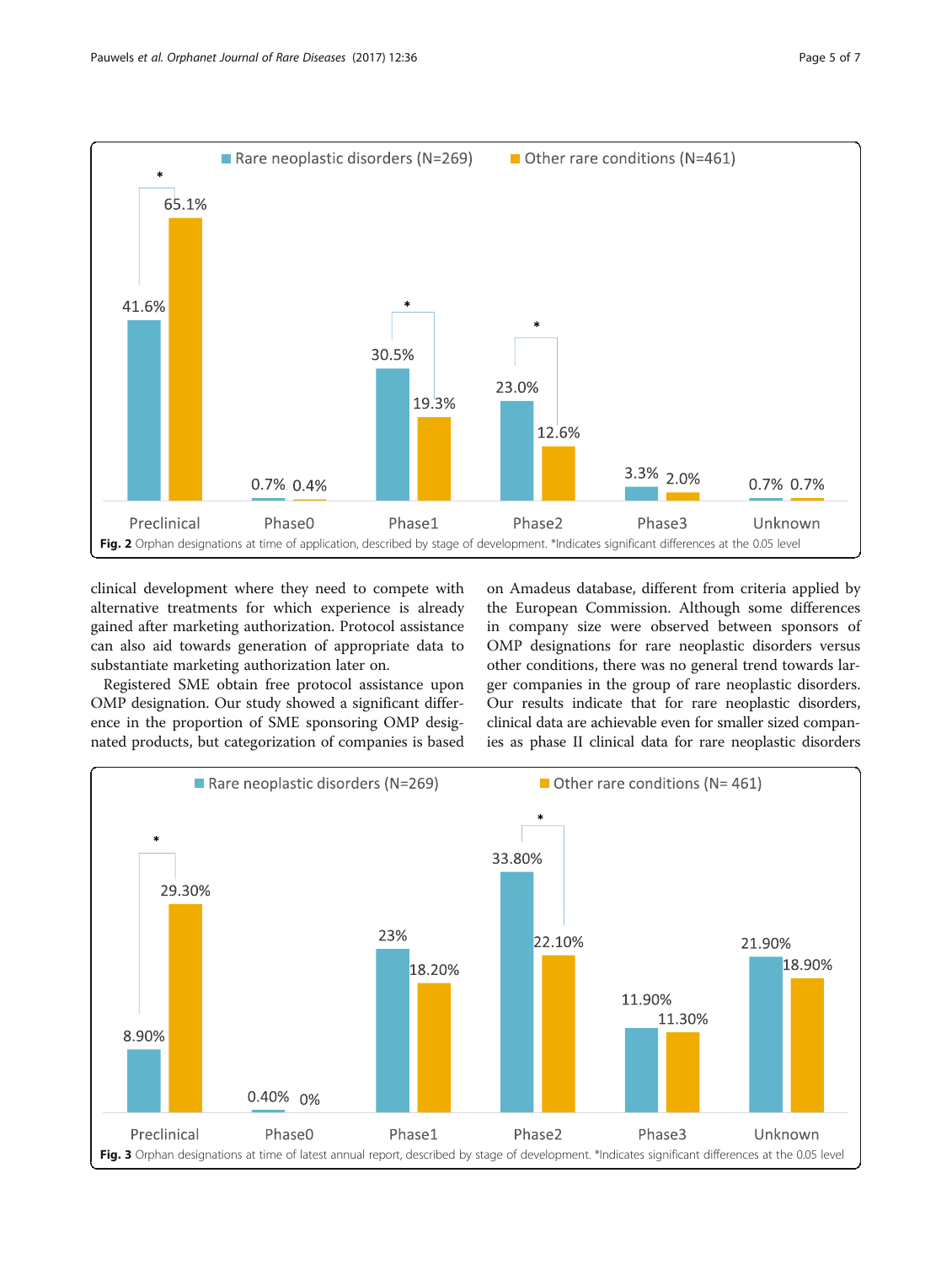<span id="page-5-0"></span>were equally available for smaller sized companies compared to medium and large size companies. It can be hypothesizes whether the transition from pre-clinical studies towards clinical studies is easier for rare neoplastic disorders compared to other rare indications. On the one hand, this can be due to technological evolutions and abundant experience in the disease domain, allowing better understanding of neoplastic disease and mechanisms behind therapeutic agents. In some cases, clinical experience with an authorized product (which can even be the same product with a marketing authorization in another indication) using the same mechanism of action as the one applying for OD may already be available. Experiences in a broad indication can be used in limited patient populations were efficacy is increased. Conditions other than those for neoplastic disorders are often less known and less understood. On the other hand, the questions raises whether the benefit-risk ratio that is accepted within clinical trials for rare neoplastic disorders is the same for other rare neoplastic conditions.

As the reasons for the findings in this study are unknown, the authors hypothesis that competition may complicate demonstration of significant benefit based on pre-clinical data, and therefore OMP designations for rare neoplastic disorders are more likely to be applied at the stage of clinical development. This may also suggest that significant benefit for rare neoplastic disorders can go beyond mechanisms of action, tumor response, cellular toxicity and survival but involve patient relevant outcomes that can only be proven based on clinical data.

This study is subject to two limitations. First, the study data are limited to OMP designations granted between 2002 and 2012. In order to include data from the annual report, a timespan of at least one year is required between the moment that the orphan designation is granted and the moment that data are collected. Nevertheless, new orphan designations were granted in the time between the data collection and publication of these results. Second, the data of this study only include submission for orphan designation for which a positive decision was granted. Therefore, we cannot draw conclusions on factors that play a determinative role in the provision of orphan designations, neither on the success factors to prove significant benefit. An updated dataset that is extended towards unsuccessful submission for OMP designations could further contribute to understanding the role of the OMP Regulation in the development of oncology drugs and provide valuable knowledge to policymakers, payers and industry that is essential to reduce the burden of rare cancers in Europe.

### Conclusion

At time of data analysis, products with OMP designation are in a more advanced stage of development when they intent to treat rare neoplastic disorders than when they

intent to treat other rare indications. The competitive character of the oncology market in combination with the requirement of significant benefit for OMP designations are a potential explanation for the observed results.

#### Abbreviations

COMP: Committee of Orphan Medicinal Products; EC: European Commission; EMA: European Medicines Agency; EU: European Union; OMP: Orphan Medicinal Product; R&D: Research & Development; SME: Small and Medium sized Enterprises

#### Acknowledgements

Not applicable.

#### Funding

The research was funded by the Research Foundation Flanders and Flanders Innovation & Entrepreneurship. A donation from Sanofi-Genzyme to KU Leuven covered some research costs.

#### Availability of data and materials

Restrictions apply to the availability of the data that support the findings of the study, which were used under license for the current study, and so are not publicly available. Data are however available from the authors upon reasonable request and with permission of the European Medicines Agency (EMA).

#### Authors' contributions

KPa, TM, SS, IH and MC were involved in the initial design of the study. KPa and TM were involved in data collection and data analysis. All authors contributed to the interpretation of the results. All authors critically revised the manuscript and approved the final version of the manuscript.

#### Competing interests

Minne Casteels is a member of the Scientific Advice Working Party at the European Medicines Agency (EMA). Kristina Larsson is head of Orphan Medicines at EMA. Caroline Voltz is Scientific Officer at the Oncology Division, EMA. Karri Penttila is a member of the Committee on Orphan Medicinal Products (COMP) at EMA. All authors express their personal view in this paper.

#### Consent for publication

Not applicable.

#### Ethics approval and consent to participate Not applicable.

#### Author details

<sup>1</sup>Department of Pharmaceutical and Pharmacological Sciences, KU Leuven, 3000 Leuven, Belgium. <sup>2</sup>European Medicines Agency, London, UK. <sup>3</sup>Finnish Medicines Agency, Helsinki, Finland. <sup>4</sup>Savonlinna Central Hospital, Savonlinna Finland.

#### Received: 4 December 2016 Accepted: 24 January 2017 Published online: 16 February 2017

#### References

- 1. Gatta G, van der Zwan JM, Casali PG, Siesling S, Dei Tos AP, Kunkler I, et al. Rare cancers are not so rare: the rare cancer burden in Europe. Eur J Cancer. 2011;47(17):2493–511.
- 2. RARECARE. 2015. Ref Type: Online Source. [www.rarecare.eu](http://www.rarecare.eu).
- 3. COMMISSION REGULATION (EC) No 847/2000 of 27 April 2000 laying down the provisions for implementation of the criteria for designation of a medicinal product as an orphan medicinal product and definitions of the concepts 'similar medicinal product' and 'clinical superiority'. 28-4-2000. Ref Type: Statute.
- 4. Morel T, Lhoir A, Picavet E, Mariz S, Sepodes B, Llinares J, et al. Regulatory watch: the orphan drug pipeline in Europe. Nat Rev Drug Discov. 2016;15(6):376.
- 5. Tambuyzer E. Rare diseases, orphan drugs and their regulation: questions and misconceptions. Nat Rev Drug Discov. 2010;9(12):921–9.
- 6. European Medicines Agency. 2015. Ref Type: Online Source. [www.ema.](http://www.ema.europe.eu) [europe.eu](http://www.ema.europe.eu).